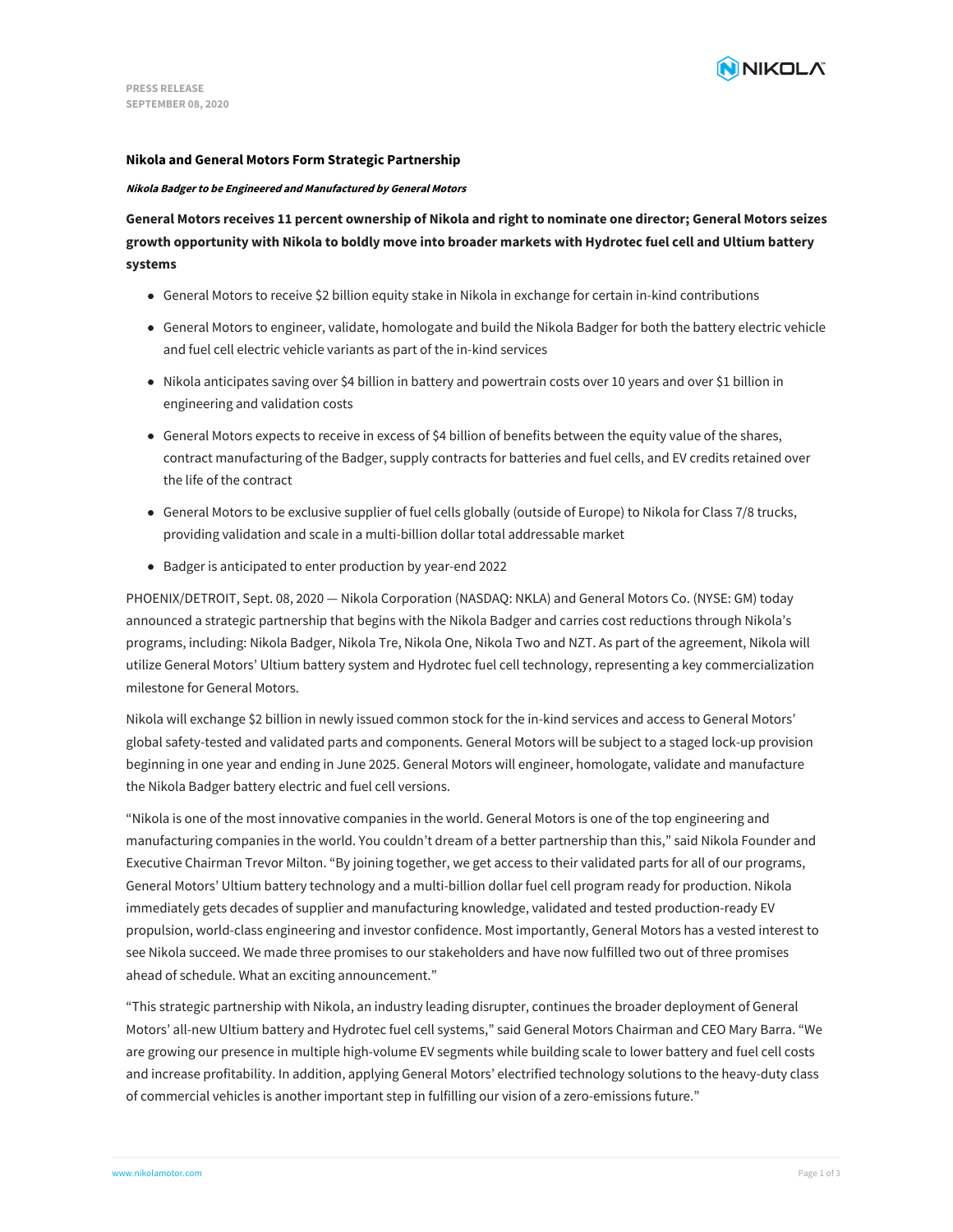The agreement with Nikola extends General Motors' utilization of its fuel cell technology to the Class 7/8 semi-truck market and represents a high-volume commercialization of its leading Hydrotec fuel cell system and complements the company's battery-electric propulsion. Fuel cells will become increasingly important to the semi-truck market because they are more efficient than gas or diesel. General Motors sees additional growth opportunities in multiple transportation, stationary and mobile-power end markets.

General Motors' battery development work is ongoing. Its Ultium battery technology roadmap includes silicon anodes and lithium metal anodes, which will improve vehicle range, affordability, and reduced dependence on rare and costly metals. It is already demonstrating automotive-grade durability and significantly higher energy density.

Nikola will be responsible for the sales and marketing for the Badger and will retain the Nikola Badger brand. The Badger was first announced on Feb. 10, 2020 and will make its public debut Dec. 3-5, at Nikola World 2020 in Arizona. Badger production is expected to start in late 2022 at a location to be announced at a later date. In celebration of this announcement, \$100 Badger pre-order reservations are now available at [nikolamotor.com/reserve/badger](https://www.nikolamotor.com/reserve/badger).

Nikola remains an independent company. The investment is subject to customary antitrust regulatory approval and closing conditions. The parties anticipate closing the transaction prior to Sept. 30, 2020.

#### **ABOUT NIKOLA CORPORATION:**

Nikola Corporation is globally transforming the transportation industry. As a designer and manufacturer of zeroemission battery-electric and hydrogen-electric vehicles, electric vehicle drivetrains, vehicle components, energy storage systems, and hydrogen station infrastructure, Nikola is driven to revolutionize the economic and environmental impact of commerce as we know it today. Founded in 2015, Nikola Corporation is headquartered in Phoenix, Arizona. For more information, visit [www.nikolamotor.com](https://www.nikolamotor.com) or Twitter [@nikolamotor](https://www.twitter.com/nikolamotor).

### **FORWARD LOOKING STATEMENTS**

Certain statements included in this press release that are not historical facts are forward-looking statements for purposes of the safe harbor provisions under the Private Securities Litigation Reform Act of 1995. Forward-looking statements generally are accompanied by words such as "believe," "may," "will," "estimate," "continue," "anticipate," "intend," "expect," "should," "would," "plan," "predict," "potential," "seem," "seek," "future," "outlook," and similar expressions that predict or indicate future events or trends or that are not statements of historical matters. These forward-looking statements include, but are not limited to, statements regarding the company's expectations regarding its projected refuse truck build and related specifications; the company's expectations for its trucks and market acceptance of electric refuse trucks; and market opportunity. These statements are based on various assumptions, whether or not identified in this press release, and on the current expectations of Nikola's management and are not predictions of actual performance. Forward-looking statements are subject to a number of risks and uncertainties that could cause actual results to differ materially from the forward-looking statements, including but not limited to general economic, financial, legal, political and business conditions and changes in domestic and foreign markets; the potential effects of COVID-19; the outcome of judicial proceedings to which Nikola is, or may become a party; failure to realize the anticipated benefits of the recently completed business combination; the conversion of pre-orders into binding orders; risks related to the rollout of Nikola's business and the timing of expected business milestones; the effects of competition on Nikola's future business; the availability of capital; and the other risks discussed under the heading "Risk Factors" in the definitive proxy statement/prospectus/information statement filed by VectoIQ on May 8, 2020 and other documents Nikola's files with the SEC. If any of these risks materialize or our assumptions prove incorrect, actual results could differ materially from the results implied by these forward-looking statements. These forward-looking statements speak only as of the date hereof and Nikola specifically disclaims any obligation to update these forwardlooking statements.

### **[ABOUT](file:///) GENERAL MOTORS**